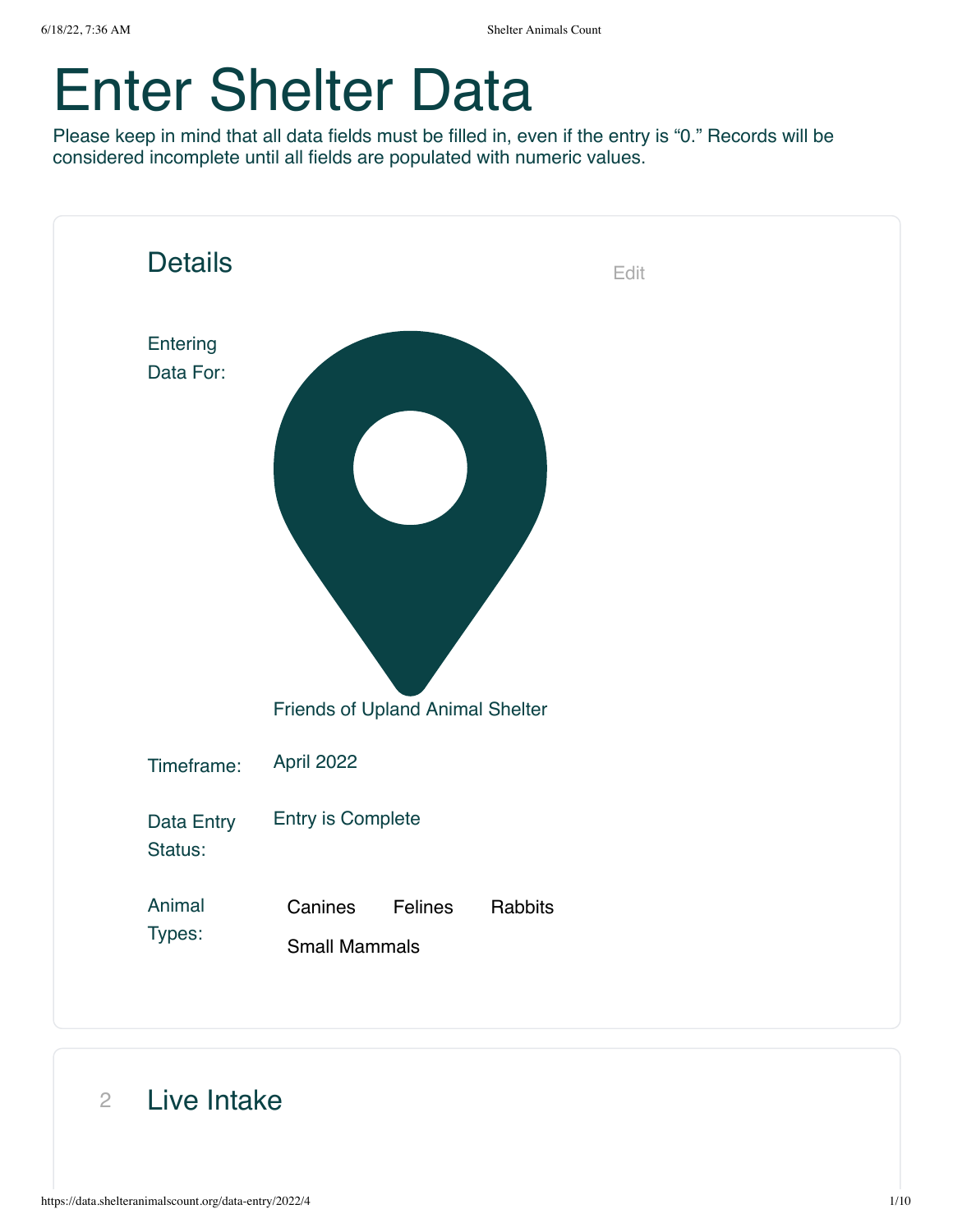

|                                       | Adult          | Up to 5<br>mos. | Age<br>Unknow<br>n | Subtotal |
|---------------------------------------|----------------|-----------------|--------------------|----------|
| Stray at<br>large                     | 30             | $\overline{7}$  | $\Omega$           | 37       |
| Relinquished <sub>5</sub><br>by owner |                | 5               | $\Omega$           | 10       |
| Owner-<br>intended<br>euthanasia      | 0              | $\Omega$        | 0                  | 0        |
| Transferred<br>in state               | 14             | 11              | $\Omega$           | 25       |
| Transferred<br>out of state           | $\overline{0}$ | 0               | $\Omega$           | 0        |
| Transferred<br>internationally        | $\overline{0}$ | 0               | 0                  | 0        |
| Seized or<br>impounded                | 0              | 0               | 0                  | 0        |
| Other<br>intakes                      | 0              | 0               | 0                  | 0        |



|                                  | Adult | Up to 5<br>mos. | Age<br>Unknow<br>n | Subtotal |
|----------------------------------|-------|-----------------|--------------------|----------|
| Stray at<br>large                | 17    | 35              | 0                  | 52       |
| Relinquished 1<br>by owner       |       | 1               | 0                  | 2        |
| Owner-<br>intended<br>euthanasia | 0     | 0               | 0                  |          |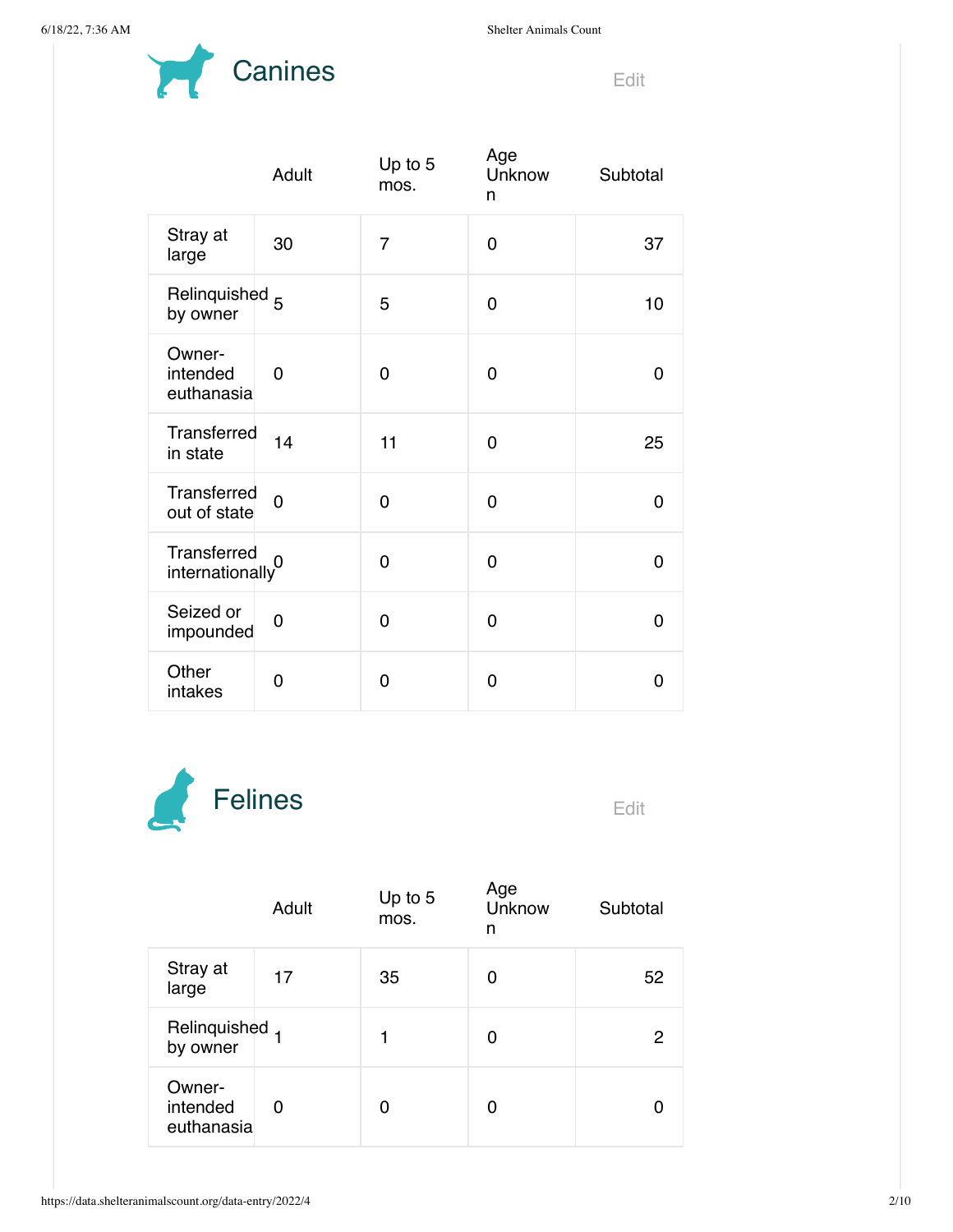|                                | Adult          | Up to 5<br>mos. | Age<br>Unknow<br>n | Subtotal |
|--------------------------------|----------------|-----------------|--------------------|----------|
| Transferred<br>in state        | $\overline{4}$ | 5               | 0                  | 9        |
| Transferred<br>out of state    | $\overline{0}$ | O               | 0                  |          |
| Transferred<br>internationally |                | 0               | Ω                  |          |
| Seized or<br>impounded         | 0              | O               | O                  |          |
| Other<br>intakes               | 0              | ∩               | O                  |          |



|                                             | Adult          | Up to 5<br>mos. | Age<br>Unknow<br>n | Subtotal |
|---------------------------------------------|----------------|-----------------|--------------------|----------|
| Stray at<br>large                           | 3              | 0               | 0                  | 3        |
| Relinquished 0<br>by owner                  |                | 0               | 0                  | 0        |
| Owner-<br>intended<br>euthanasia            | 0              | 0               | 0                  | 0        |
| Transferred<br>in state                     | $\overline{0}$ | 0               | 0                  | 0        |
| Transferred<br>out of state                 | $\overline{0}$ | 0               | 0                  | 0        |
| Transferred<br>internationally <sup>0</sup> |                | 0               | 0                  | 0        |
| Transfers In<br>(undesignated)              |                |                 |                    | 0        |
| Seized or<br>impounded                      | 0              | 0               | 0                  | 0        |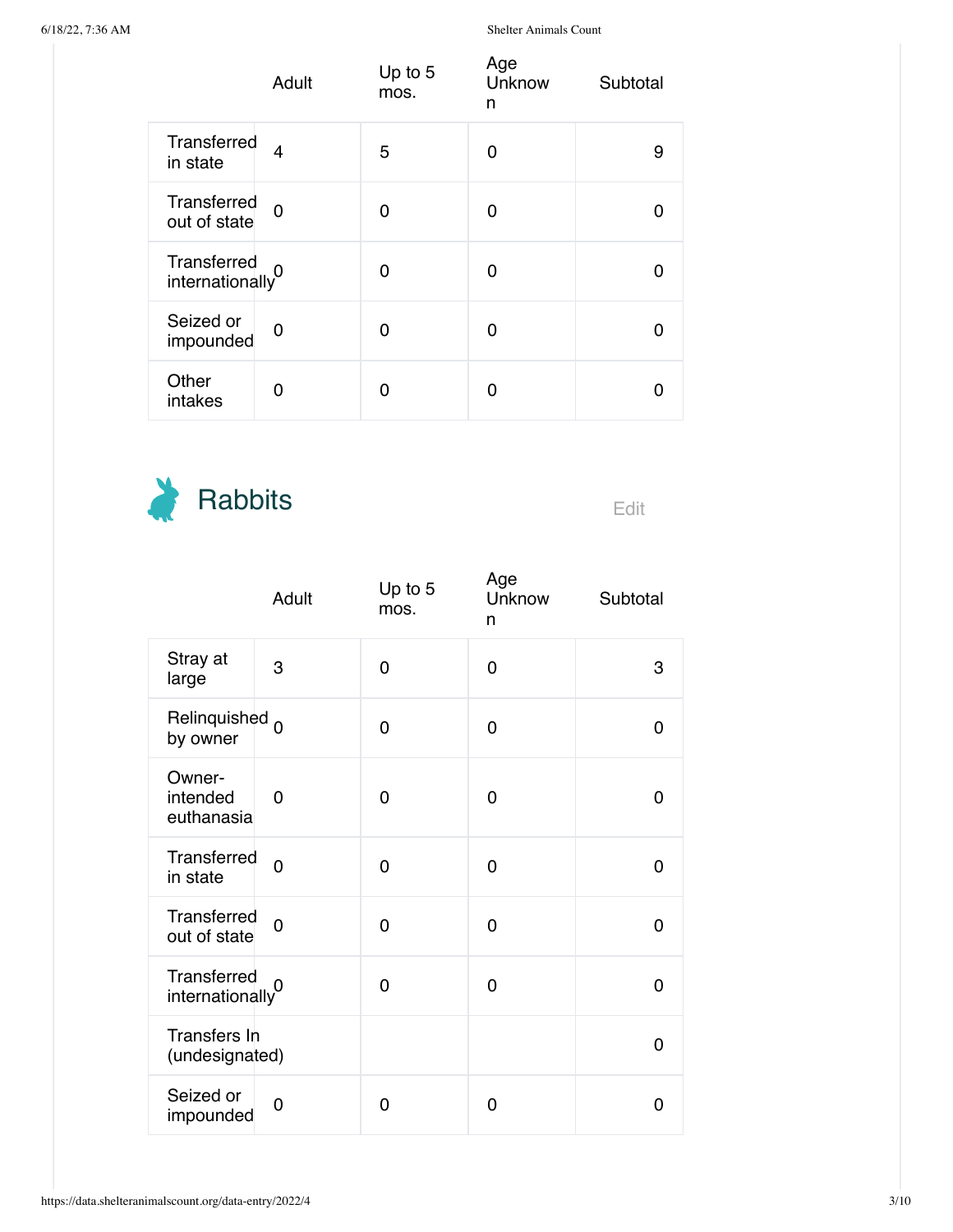|                  | Adult | Up to 5<br>mos. | Age<br>Unknow<br>n | Subtotal |
|------------------|-------|-----------------|--------------------|----------|
| Other<br>intakes |       |                 |                    |          |

## Small Mammals Edit

|                                             | Adult          | Up to 5<br>mos. | Age<br>Unknow<br>n | Subtotal       |
|---------------------------------------------|----------------|-----------------|--------------------|----------------|
| Stray at<br>large                           | $\overline{0}$ | 1               | 3                  | $\overline{4}$ |
| Relinquished 0<br>by owner                  |                | $\overline{0}$  | 0                  | $\overline{0}$ |
| Owner-<br>intended<br>euthanasia            | 0              | 0               | 0                  | 0              |
| Transferred<br>in state                     | $\overline{0}$ | 0               | 0                  | $\overline{0}$ |
| Transferred<br>out of state                 | $\overline{0}$ | 0               | 0                  | $\overline{0}$ |
| Transferred<br>internationally <sup>0</sup> |                | $\overline{0}$  | 0                  | $\mathbf 0$    |
| Transfers In<br>(undesignated)              |                |                 |                    | $\overline{0}$ |
| Seized or<br>impounded                      | $\overline{0}$ | 0               | 0                  | 0              |
| Other<br>intakes                            | 0              | 0               | 0                  | $\mathbf 0$    |

3 Live Outcomes

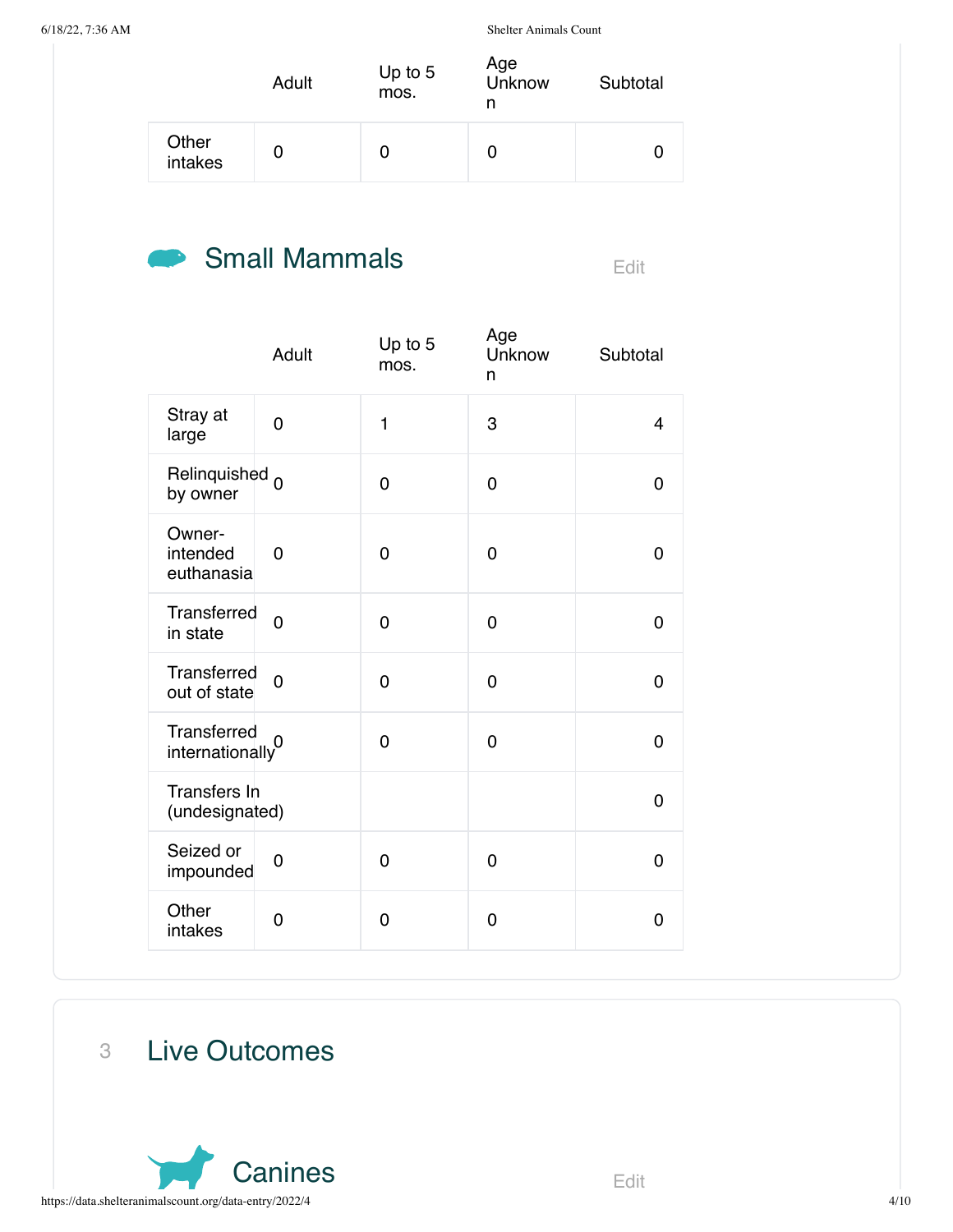|                                | Adult          | Up to 5<br>mos. | Age<br>Unknow<br>n | Subtotal |
|--------------------------------|----------------|-----------------|--------------------|----------|
| Adoption                       | 35             | 27              | 0                  | 62       |
| Returned<br>to owner           | 10             | 0               | 0                  | 10       |
| Transferred<br>in state        | $\overline{2}$ | $\overline{2}$  | $\Omega$           | 4        |
| Transferred<br>out of state    | $\overline{0}$ | 0               | 0                  | 0        |
| Transferred<br>internationally | $\overline{0}$ | 0               | 0                  | 0        |
| Returned<br>to field           | 0              | 0               | 0                  | 0        |
| Other<br>live<br>outcome       | 0              | 0               | 0                  | 0        |



|                                        | Adult          | Up to 5<br>mos. | Age<br>Unknow<br>n | Subtotal |
|----------------------------------------|----------------|-----------------|--------------------|----------|
| Adoption                               | $\overline{7}$ | 21              | $\Omega$           | 28       |
| Returned<br>to owner                   | 0              | 0               | 0                  | O        |
| Transferred<br>in state                | $\Omega$       | 0               | 0                  | n        |
| Transferred<br>out of state            | 0              | 0               | 0                  | O        |
| Transferred<br>internationally         | 0              | 0               | 0                  | O        |
| <b>Transfers Out</b><br>(undesignated) |                |                 |                    |          |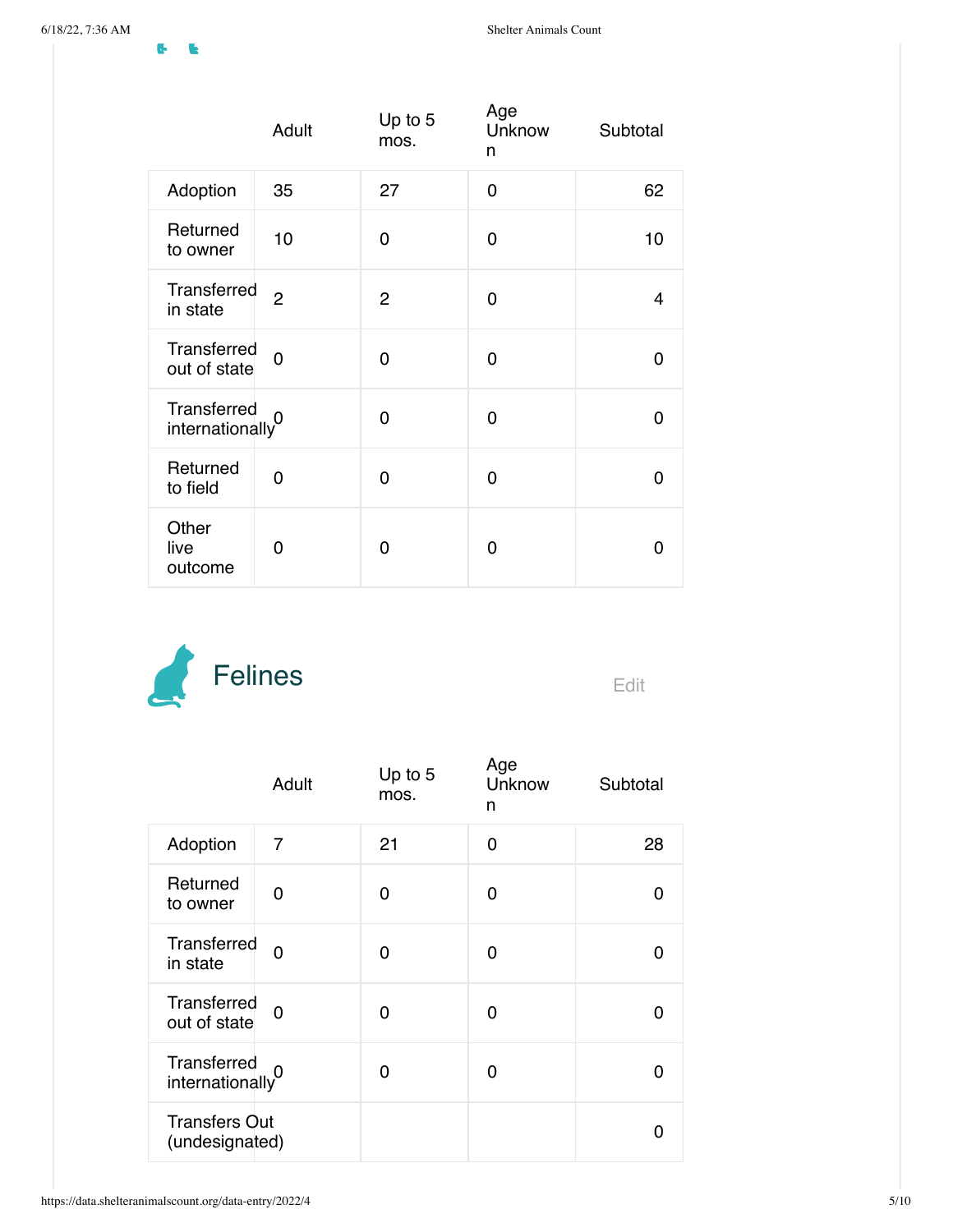|                          | Adult | Up to 5<br>mos. | Age<br>Unknow<br>n | Subtotal |
|--------------------------|-------|-----------------|--------------------|----------|
| Returned<br>to field     | 4     | 0               | 0                  |          |
| Other<br>live<br>outcome | 0     | 0               | 0                  |          |



|                                             | Adult          | Up to 5<br>mos. | Age<br>Unknow<br>n | Subtotal       |
|---------------------------------------------|----------------|-----------------|--------------------|----------------|
| Adoption                                    | $\overline{c}$ | 0               | $\overline{0}$     | $\overline{c}$ |
| Returned<br>to owner                        | 0              | 0               | 0                  | 0              |
| Transferred<br>in state                     | $\Omega$       | 0               | 0                  | 0              |
| Transferred<br>out of state                 | $\Omega$       | 0               | $\Omega$           | 0              |
| Transferred<br>internationally <sup>0</sup> |                | 0               | $\Omega$           | 0              |
| <b>Transfers Out</b><br>(undesignated)      |                |                 |                    | 0              |
| Returned<br>to field                        | 0              | 0               | $\Omega$           | 0              |
| Other<br>live<br>outcome                    | 0              | $\Omega$        | 0                  | O              |

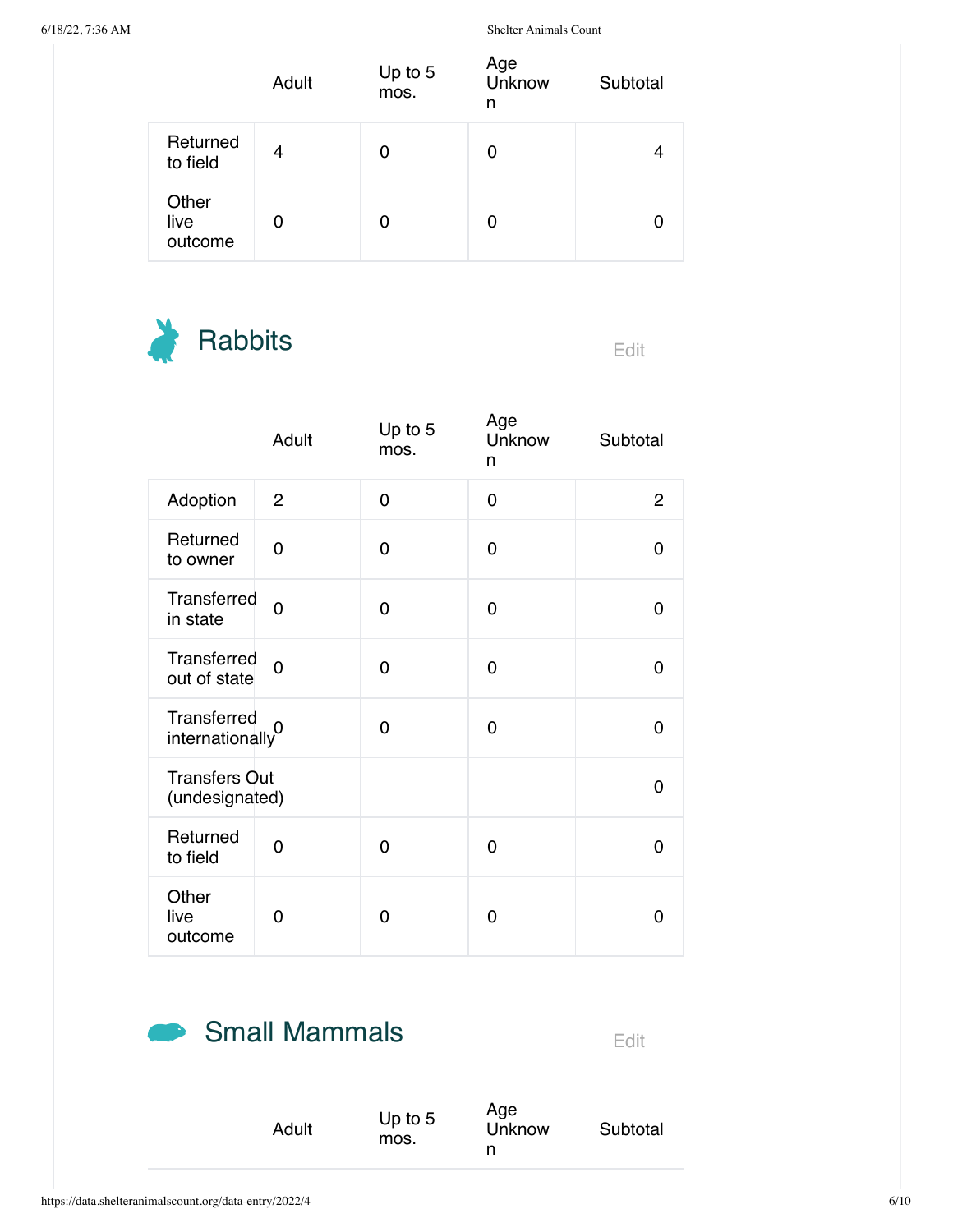|                                             | Adult          | Up to 5<br>mos. | Age<br>Unknow<br>n | Subtotal    |
|---------------------------------------------|----------------|-----------------|--------------------|-------------|
| Adoption                                    | 0              | 1               | 0                  | 1           |
| Returned<br>to owner                        | 0              | $\Omega$        | 0                  | 0           |
| Transferred<br>in state                     | $\overline{0}$ | 0               | 0                  | $\Omega$    |
| Transferred<br>out of state                 | $\overline{0}$ | 0               | 0                  | $\mathbf 0$ |
| Transferred<br>internationally <sup>0</sup> |                | 0               | 0                  | $\mathbf 0$ |
| <b>Transfers Out</b><br>(undesignated)      |                |                 |                    | $\mathbf 0$ |
| Returned<br>to field                        | $\overline{0}$ | 0               | $\Omega$           | $\Omega$    |
| Other<br>live<br>outcome                    | 0              | 0               | 0                  | $\Omega$    |

### 4 Other Outcomes



|                       | Adult | Up to 5<br>mos. | Age<br>Unknow<br>n | Subtotal |
|-----------------------|-------|-----------------|--------------------|----------|
| Died in<br>care       | 0     | 0               | 0                  |          |
| Lost in<br>care       | 0     | 0               | 0                  |          |
| Shelter<br>euthanasia | 0     | 0               | 0                  |          |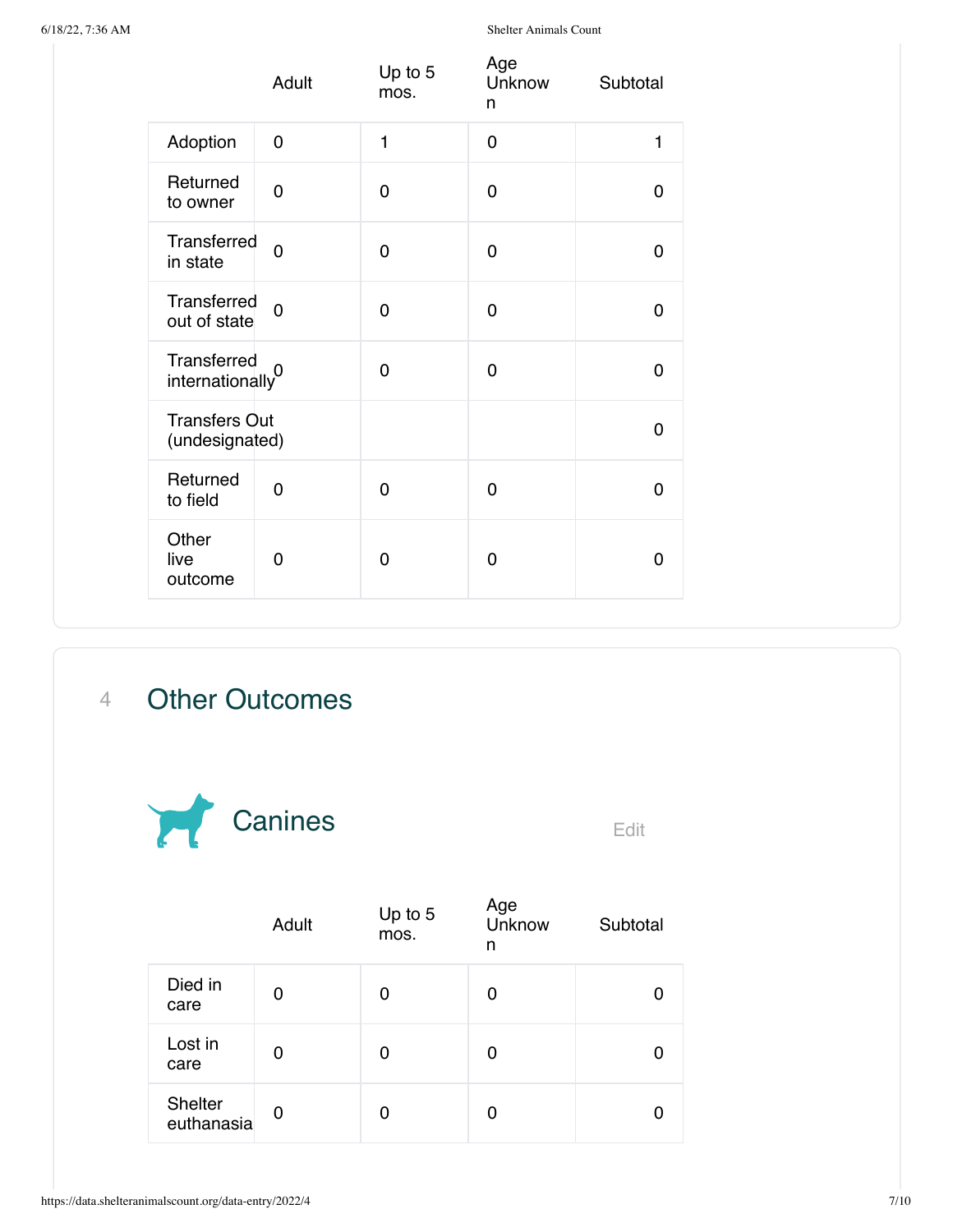|                                 | Adult | Up to $5$<br>mos. | Age<br>Unknow<br>n | Subtotal |
|---------------------------------|-------|-------------------|--------------------|----------|
| Owner<br>intended<br>euthanasia |       |                   | U                  |          |



|                                 | Adult | Up to 5<br>mos. | Age<br>Unknow<br>n | Subtotal |
|---------------------------------|-------|-----------------|--------------------|----------|
| Died in<br>care                 | 0     | 6               | 0                  | 6        |
| Lost in<br>care                 | 0     | 0               | 0                  |          |
| <b>Shelter</b><br>euthanasia    | 2     | 0               | 0                  | 2        |
| Owner<br>intended<br>euthanasia | 0     | O               | 0                  |          |



|                                 | Adult | Up to 5<br>mos. | Age<br>Unknow<br>n | Subtotal |
|---------------------------------|-------|-----------------|--------------------|----------|
| Died in<br>care                 | 0     | 0               | 0                  |          |
| Lost in<br>care                 | 0     | 0               | 0                  |          |
| <b>Shelter</b><br>euthanasia    | 0     | 0               | 0                  |          |
| Owner<br>intended<br>euthanasia | 0     | 0               | 0                  |          |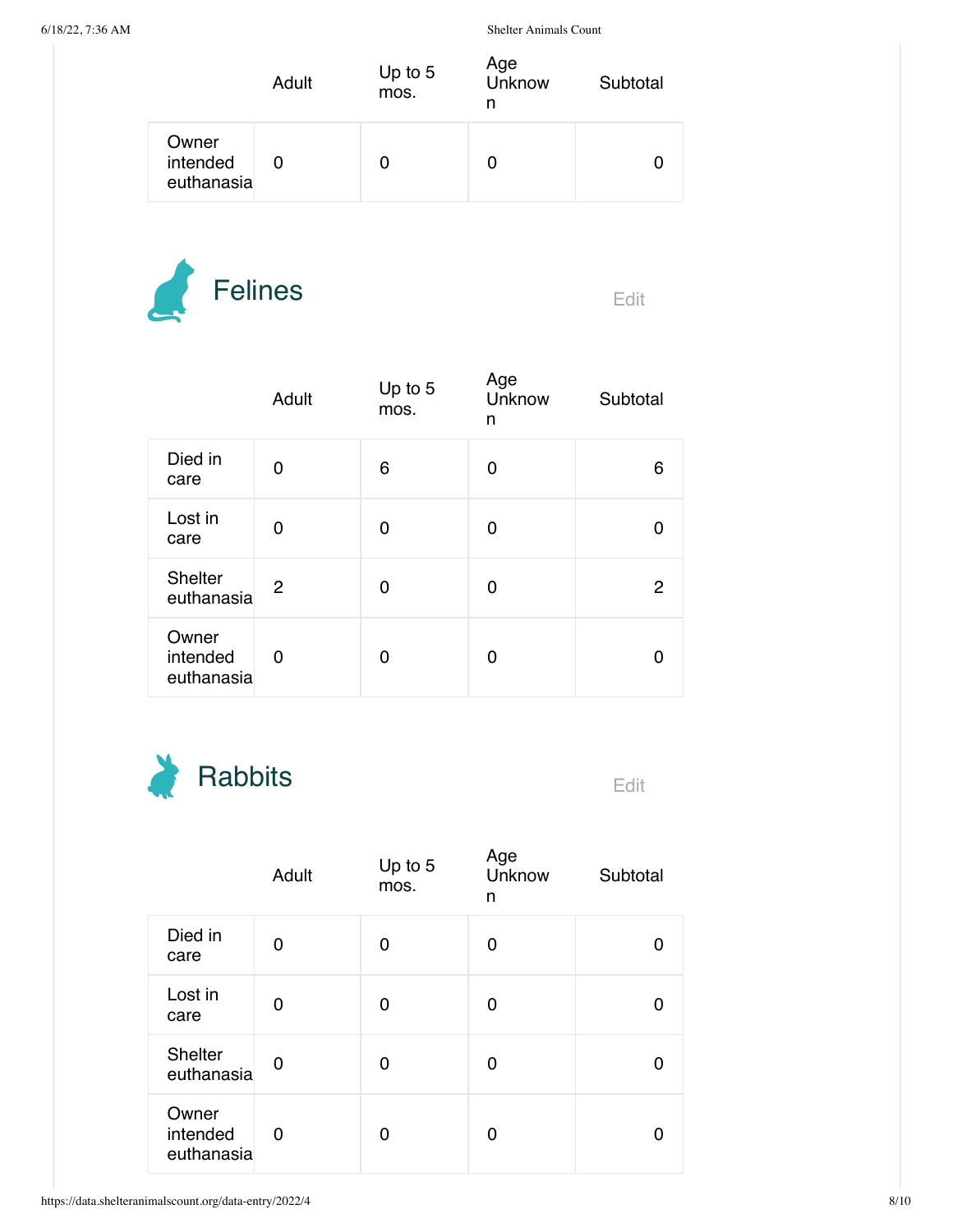#### Small Mammals Edit **STAR**

|                                 | Adult | Up to 5<br>mos. | Age<br>Unknow<br>n | Subtotal |
|---------------------------------|-------|-----------------|--------------------|----------|
| Died in<br>care                 | 0     | 0               | 0                  |          |
| Lost in<br>care                 | O     | O               | 0                  |          |
| Shelter<br>euthanasia           | 0     | O               | 0                  |          |
| Owner<br>intended<br>euthanasia | 0     | 0               | O                  |          |

5 Animal Counts



|                                                                    | Total |
|--------------------------------------------------------------------|-------|
| Number of canines in care at the beginning of<br>April 2022        | 61    |
| Number of canines in care at the end of April<br>2022              | 60    |
| Number of foster canines in care at the beginning<br>of April 2022 | 6     |
| Number of foster canines in care at the end of<br>April 2022       |       |